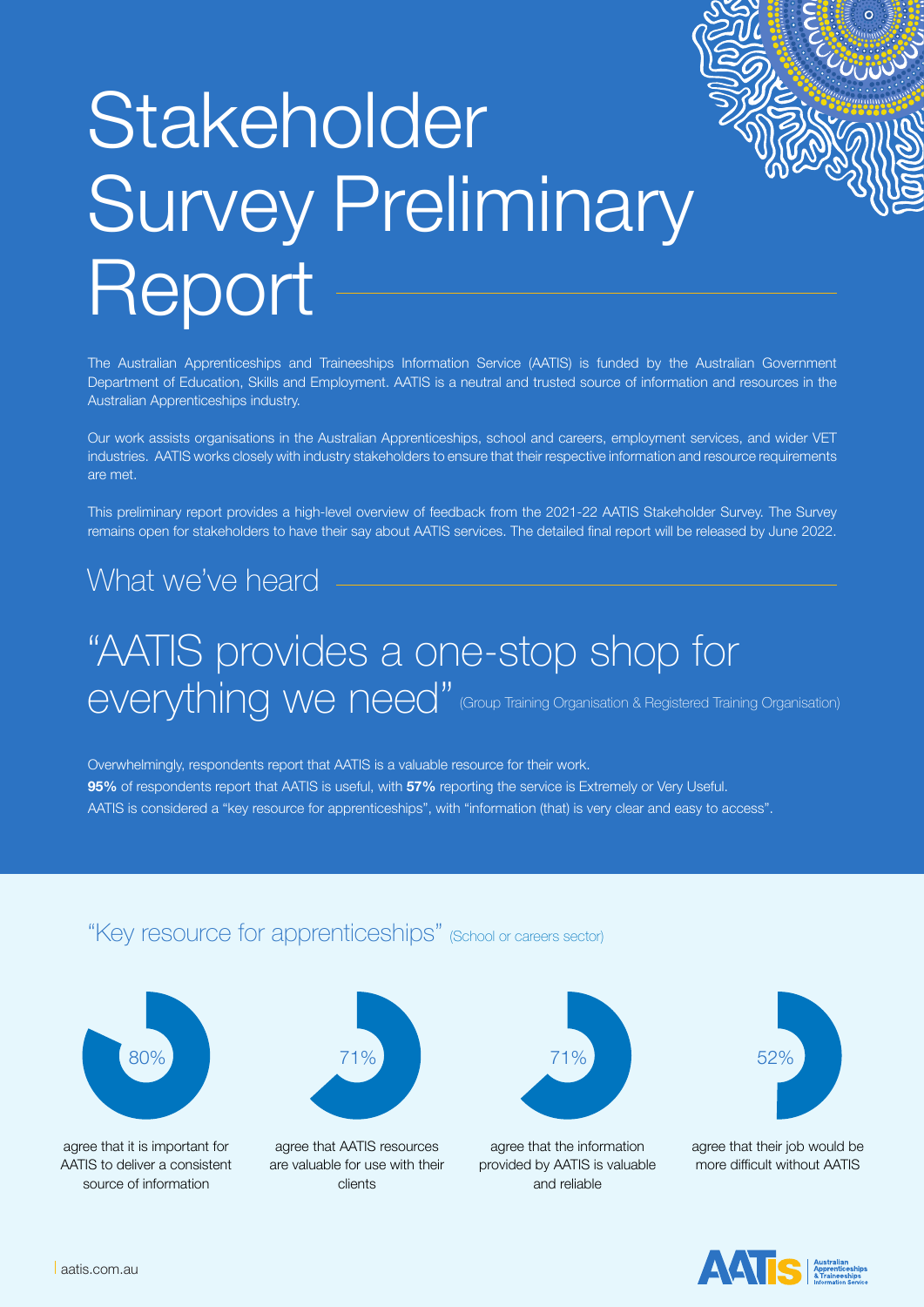## "Information is very clear and easy to access" (Government)

Different user groups report needing AATIS information and resources to a greater or lesser extent in their daily work. These patterns of use are reflected throughout the survey, particularly in response to questions about specific types of resources.

- Technical resources such as the Field Officer Briefs are considered most useful by Australian Apprenticeship Support Network (AASN) providers, Group Training Organisations and government
- The Schools Guide is considered most useful by the school and careers sector
- Employer information is considered highly useful by employment services providers and Group Training Organisations

## "Everything on the website is extremely important" (Industry)

When asked for feedback on resources that are not meeting industry needs, there were several detailed suggestions for the development of additional resources. Despite prompts, there were no responses for resources that respondents thought should no longer be offered.

# I love the pathways information - any extension *I* I love the pathways<br>
information - any extension<br>
on that would be great  $\int_0^1$

(School or careers sector)

## **Overview**

Survey responses demonstrate that AATIS is meeting the information and resource needs of the industry, even though participant needs are broad and at times must be specifically targeted. The Service is considered reliable, consistent, and useful.

There is ongoing work needed to continue providing a quality service for an evolving Australian Apprenticeships industry. Information and resource requirements change over time, so AATIS must adapt and continue working with stakeholders, to ensure a thorough understanding of these needs and to develop products that meet them.

**We encourage all Australian Apprenticeships industry staff and people in related networks and sectors to take the AATIS Stakeholder Survey. This will help us understand which resources are most effective and what else needs development to support the industry.**

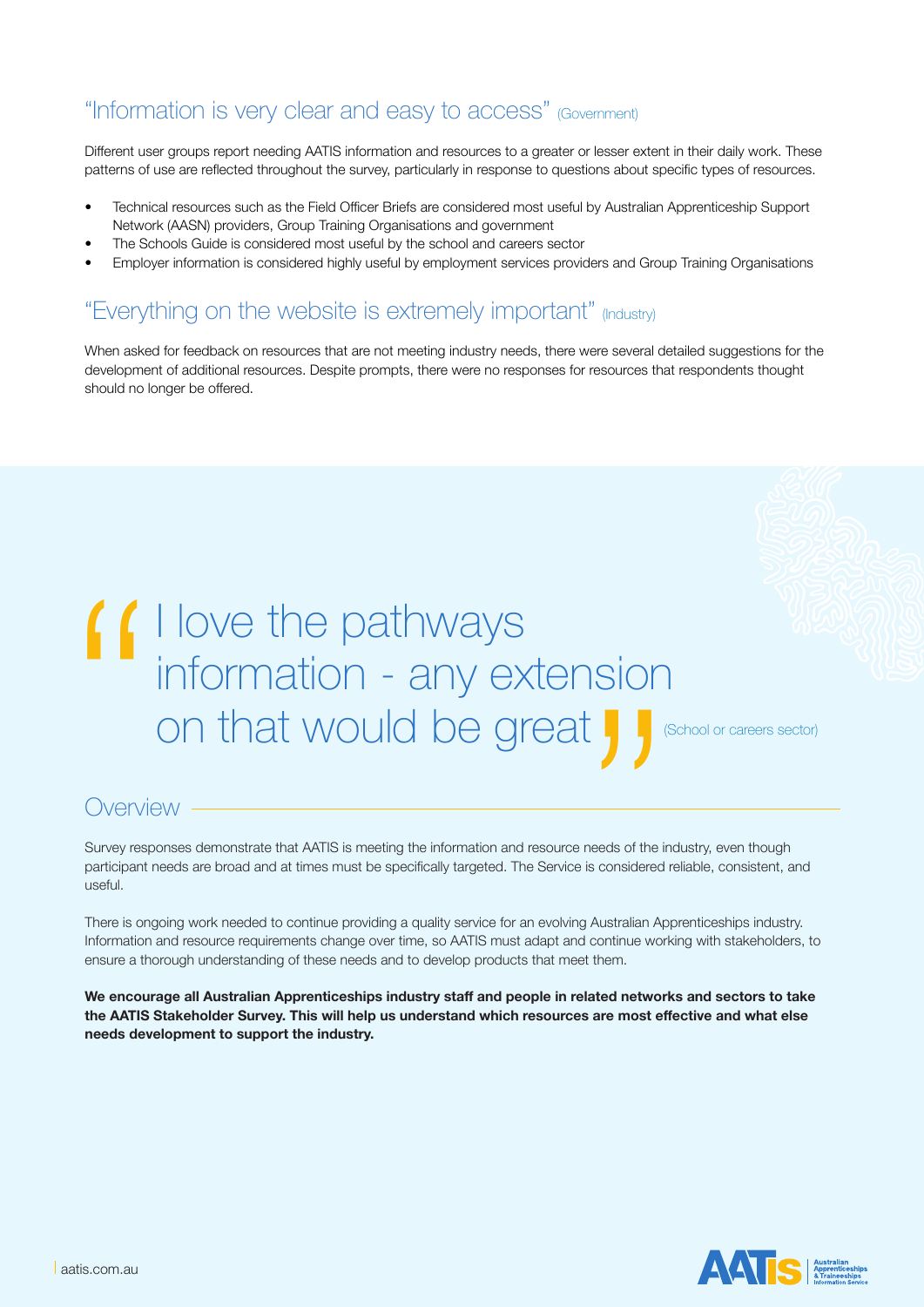## Resource use

There is great diversity in resources delivered by AATIS, both regarding the platform, content or method of delivery, and the target audience.

## Australian Apprenticeships Pathways website

The Australian Apprenticeships Pathways website (aapathways.com.au) is a hub of Australian Apprenticeships information. It houses many interactive and downloadable resources and contains information on other elements of AATIS' work.

Survey responses show that the key resources delivered by AATIS are highly valued by the stakeholders who use them, with more than 50% of respondents reporting that every resource was Extremely or Very Useful.

The top resources on the Australian Apprenticeships Pathways website, rated as Extremely or Very Useful :



There are expected variations in the types of stakeholders who use different elements of the service. Different provider types require different types of information and resources for their own use and for use with clients. Further analysis of these trends will be given in the final report into Stakeholder Use of AATIS.

Participants were able to select 'NA' if they did not use the resource referred to in each question. These NA responses are excluded from the percentages; each figure shows the percentage of 'Extremely' and 'Very Useful' responses from participants who gave a rating of usefulness.

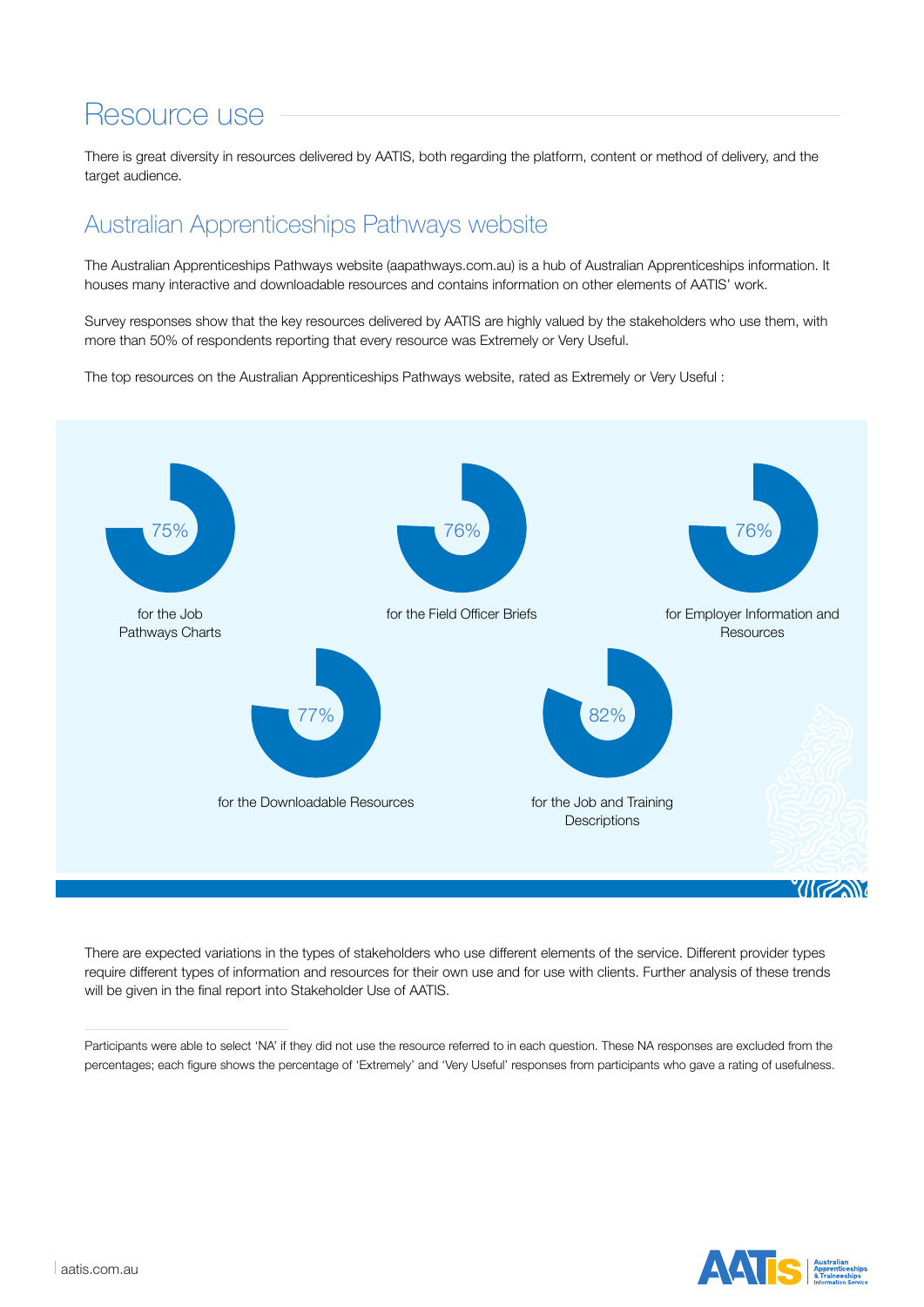## Other AATIS resources

In addition to the website, AATIS delivers information and resources through an enquiry service, hard copy materials, social media, newsletters, and in webinars and information sessions.

All non-website resources included in the survey had more than 60% of respondents report they are Extremely or Very Useful.

The top resources outside of the website, rated as Extremely or Very Useful :



## Other elements of value

Direct responses about key elements of the AATIS delivery indicate the importance of these items. However, due to the complexity and diversity of AATIS' work, there are many elements of the service which could not be listed for ratings. Respondents were asked for information about other elements of the Service they find to be useful.

### "The websites are very useful and can be accessed easily" (Registered Training Organisation)

#### Three themes emerged from these responses:

- 1. Data and trends information is used and valued by many stakeholders
- 2. All elements of the website are important to those who know about them and how to use them
- 3. AATIS information and resources are easy to access

AATIS' analysis of these responses is that the Service must continue to meet the challenge of building understanding and access to existing resources and information. This signals the critical role of information sessions, webinars and professional learning activities. Respondents were inclined to provide suggestions and advice about enhancement and new product creation.

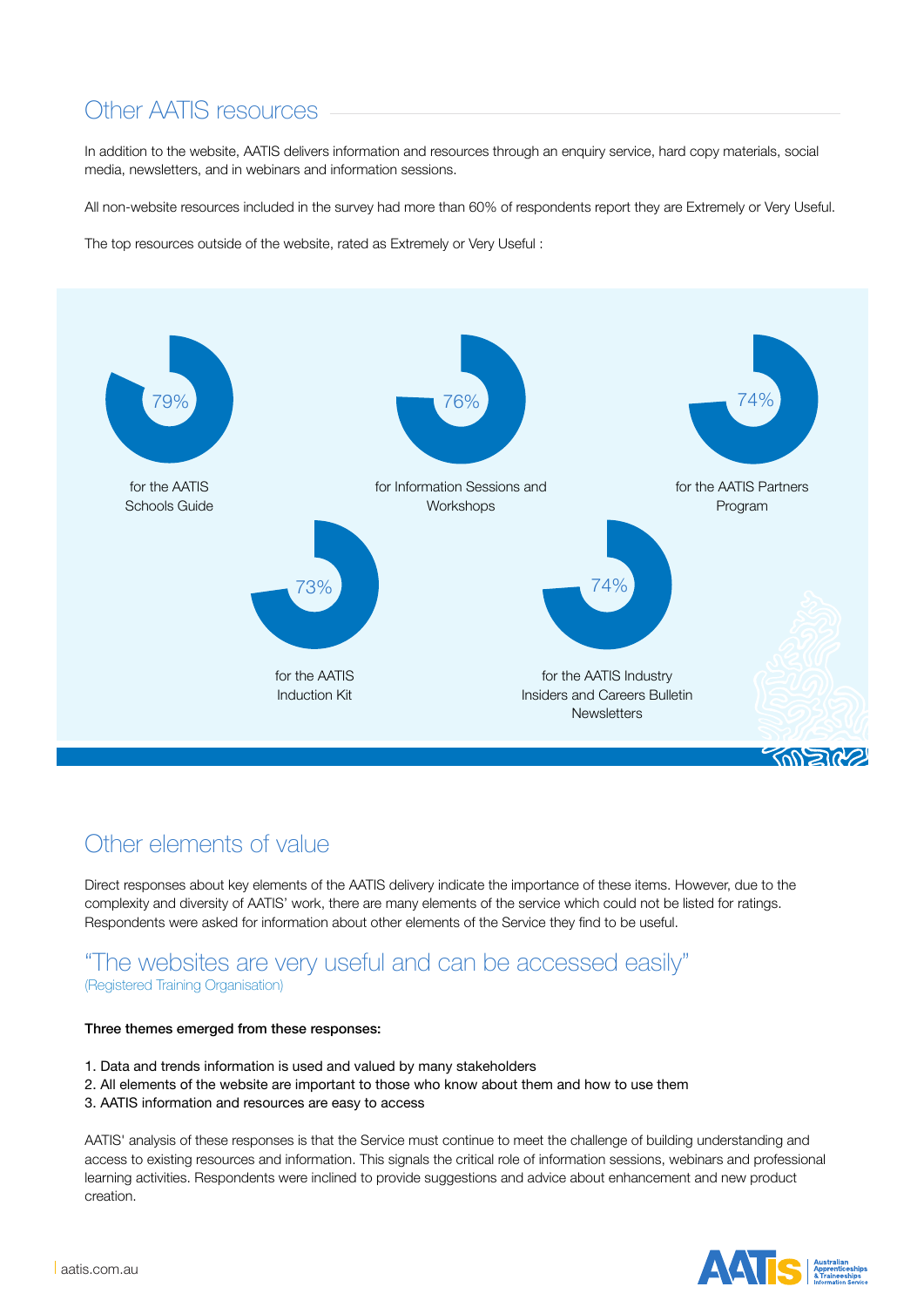## Suggestions and enhancements

AATIS provided two locations for respondents to provide suggestions for AATIS work. The first requested feedback on information and resources they need that currently don't exist; the second requested feedback on information, resources or platforms they would like to see AATIS using or providing.

The suggestions and enhancements reported by survey respondents is valuable for use in determining priorities for AATIS work. Themes in responses show that:

- Additional resources are needed to support specific client groups
- Diversity in the platform of resource is needed (e.g. online and hard copy information)
- Stakeholders are looking for granular information often in the niche areas of the industry in which they work

Participants were able to select 'NA' if they did not use the resource referred to in each question. These NA responses are excluded from the percentages; each figure shows the percentage of 'Extremely' and 'Very Useful' responses from participants who gave a rating of usefulness.

## Current work

AATIS works with stakeholders in an ongoing manner to identify areas for resource development. Listening to stakeholders through this survey and other points for feedback is a major part of how AATIS develops valued solutions or identifies needs for targeted communications.

Several survey responses request resources that are currently in development:

• "Educative resources for employers on how to better support apprentices/trainees" (Registered Training Organisation):

AATIS has a range of online resources for employers, including the Employing an Apprentice Quiz. We are currently developing a pdf Employer Handbook that replicates some of this information in a new medium

- "Revamp of students login and maintain their own profile for future reference" (School or careers sector): A new accounts area on the Australian Apprenticeships Pathways website is under development, to allow students, job hunters and other users to save favourite Job and Training Descriptions and quiz results
- "Checklist for school leavers wanting to get into an apprenticeship/traineeship" (School or careers sector): The Apprentice Readiness Quiz is under development, which will allow potential apprentices and trainees to complete an interactive quiz to self-assess how ready they are to start an Australian Apprenticeship

#### Other suggestions include:

- Enhanced information for parents, and opportunities to connect parents with the Australian Apprenticeships industry
- New, updated, and enhanced data on commencements, completions, and industry trends
- Links to higher education courses related to Australian Apprenticeships qualification outcomes

## Misunderstandings of AATIS' work

AATIS plays a crucial role in providing information about Australian Apprenticeships, but this work does not extend to other forms of education and employment. While we strive to be comprehensive in this space, there can be demands placed on the Service which are outside of our role or scope.

Identifying these misunderstandings about our work is an important step in educating stakeholder organisations about what we do, but importantly also about what is outside of our scope.

### "Include more about traineeships" (Registered Training Organisation)

As an example, one respondent has requested further information about traineeships. AATIS has comprehensive information about apprenticeships and traineeships that are approved as Australian Apprenticeships.

This is a clear opportunity for additional education about definitions within the sector. The respondent also reports not